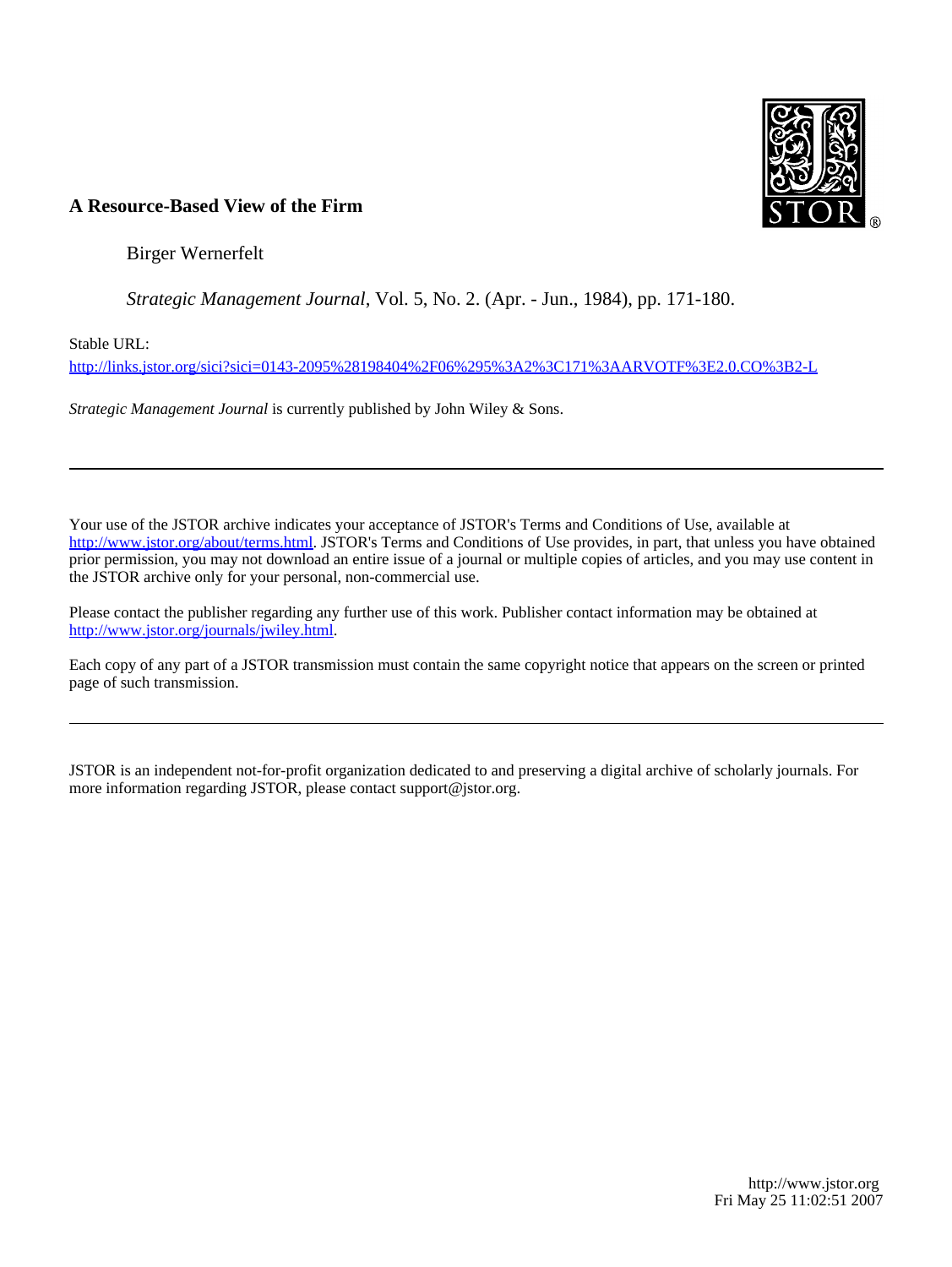

#### **Summary**

The paper explores the usefulness of analysing firms from the *resource side rather than from the product side. In analogy to entry barriers and growth-share matrices, the concepts of resource position barrier and resource-product matrices are suggested. These tools are then used to highlight the new strategic options which naturally emerge from the resource perspective.* 

#### INTRODUCTION

For the firm, resources and products are two sides of the same coin. Most products require the services of several resources and most resources can be used in several products. By specifying the size of the firm's activity in different product markets, it is possible to infer the minimum necessary resource commitments. Conversely, by specifying a resource profile for a firm, it is possible to find the optimal product-market activities.

Both perspectives on the firm are reflected in the literature on strategic management. The traditional concept of strategy (Andrews, 1971) is phrased in terms of the resource position (strengths and weaknesses) of the firm, whereas most of our formal economic tools operate on the product-market side. While these two perspectives should ultimately yield the same insights, one might expect these insights to come with differing ease, depending on the perspective taken.

The purpose of this paper is to develop some simple economic tools for analysing a firm's resource position and to look at some strategic options suggested by this analysis. This will apply, in particular, to the relationship between profitability and resources, as well as ways to manage the firm's resource position over time.

Looking at economic units in terms of their resource endowments has a long tradition in economics. The analysis is typically confined, however, to categories such as labour, capital, and perhaps land. The idea of looking at firms as a broader set of resources goes back to the seminal work of Penrose (1959), but, apart from Rubin (1973), has received relatively little formal attention. The reason, no doubt. is the unpleasant properties (for modelling purposes) of some key examples of resources, such as technological skills. The mathematics used by economists typically require that resources exhibit declining returns to scale, as in the traditional theory of factor demand. By virtue of analysing this type of resource, the economic theory of factor demand becomes a special case of the theory put forward in this paper. By dealing with the financial resources of the firm, the product portfolio theories in a sense become another special case of the theory discussed below. 0143-2095/84/020171-10\$01.00<br>
© 1984 by John Wiley & Sons, Ltd.<br> *Revised 27 April 1983* 01984 by John Wiley & Sons, Ltd. *Revised* 27*April 1983*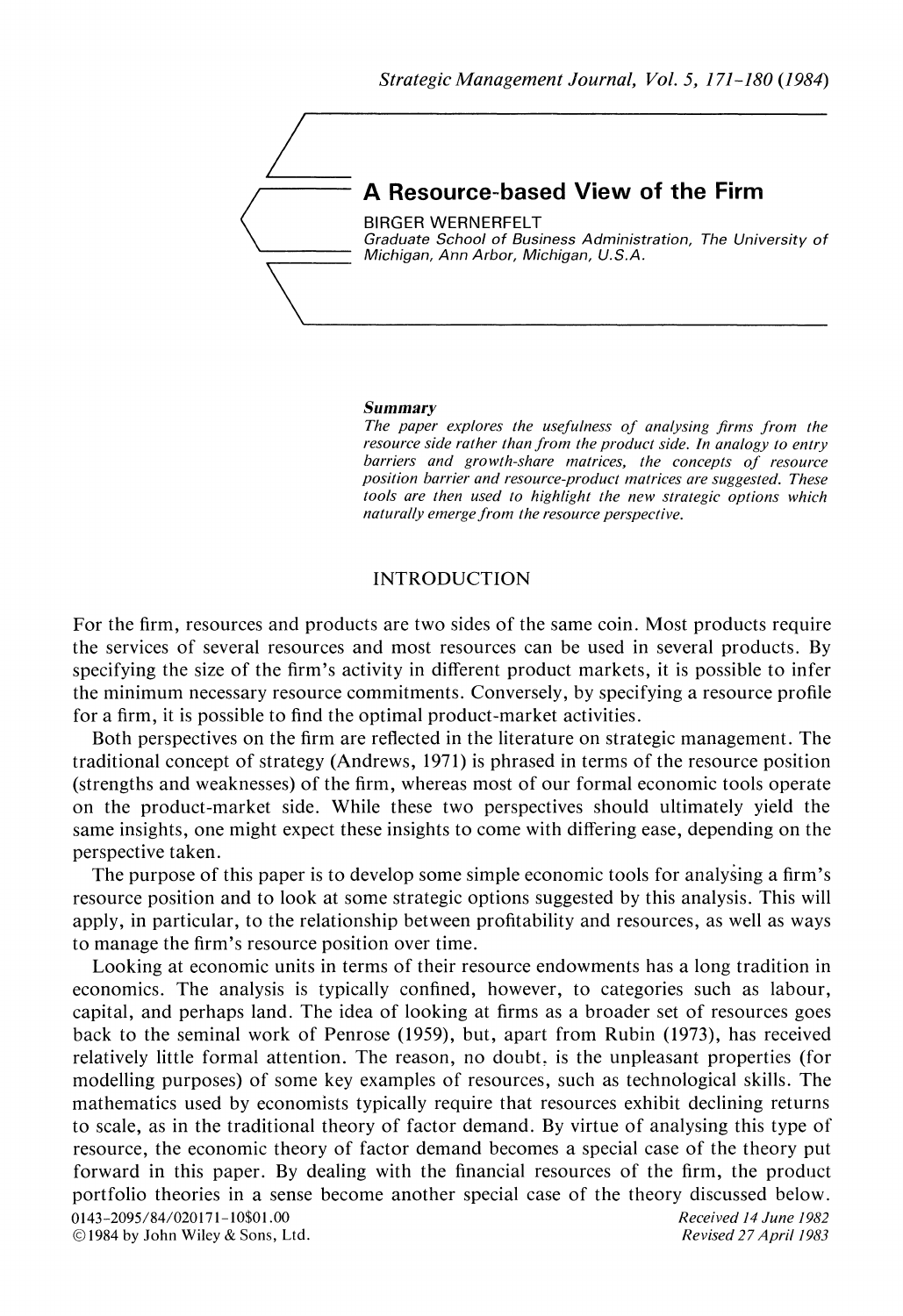Also, the idea that multiproduct firms benefit from non-financial linkages such as joint costs, is an old but largely neglected part of economics. Recently it has, however, received renewed attention, mainly through the formalization of the economies of scope concept (see e.g. Panzar and Willig, 1981).

It turns out that the resource perspective provides a basis for addressing some key issues in the formulation of strategy for diversified firms, such as:

- (a) On which of the firm's current resources should diversification be based?
- (b) Which resources should be developed through diversification?
- (c) In what sequence and into what markets should diversification take place?
- (d) What types of firms will it be desirable for this particular firm to acquire?

Specifically, the following propositions will be argued:

- **1.**  Looking at firms in terms of their resources leads to different immediate insights than the traditional product perspective. In particular, diversified firms are seen in a new light.
- 2. One can identify types of resources which can lead to high profits. In analogy to entry barriers, these are associated with what we will call resource position barriers.
- **3.**  Strategy for a bigger firm involves striking a balance between the exploitation of existing resources and the development of new ones. In analogy to the growth-share matrix, this can be visualized in what we will call a resource-product matrix.
- 4. An acquisition can be seen as a purchase of a bundle of resources in a highly imperfect market. By basing the purcase on a rare resource, one can *ceteris paribus*  maximize this imperfection and one's chances of buying cheap and getting good returns.

In the next section the simple economics of different types of resources will be examined and the results will be applied to the characteristics of attractive, high profit yielding, resources. Then the analysis is confined to a particular type of resource'and some strategies for managing a firm's resource position over time will be looked at.

## RESOURCES AND PROFITABILITY

By a resource is meant anything which could be thought of as a strength or weakness of a given firm. More formally, a firm's resources at a given time could be defined as those (tangible and intangible) assets which are tied semipermanently to the firm (see Caves, 1980). Examples of resources are: brand names, in-house knowledge of technology, employment of skilled personnel, trade contacts, machinery, efficient procedures, capital, etc. In this section, we will ask the question: 'Under what circumstances will a resource lead to high returns over longer periods of time?'

For purposes of analysis, Porter's five competitive forces (Porter, 1980) will be used, although these were originally intended as tools for analysis of products only.

#### **General effects**

This heading will cover the bargaining power of suppliers and buyers as well as the threat posed by substitute resources.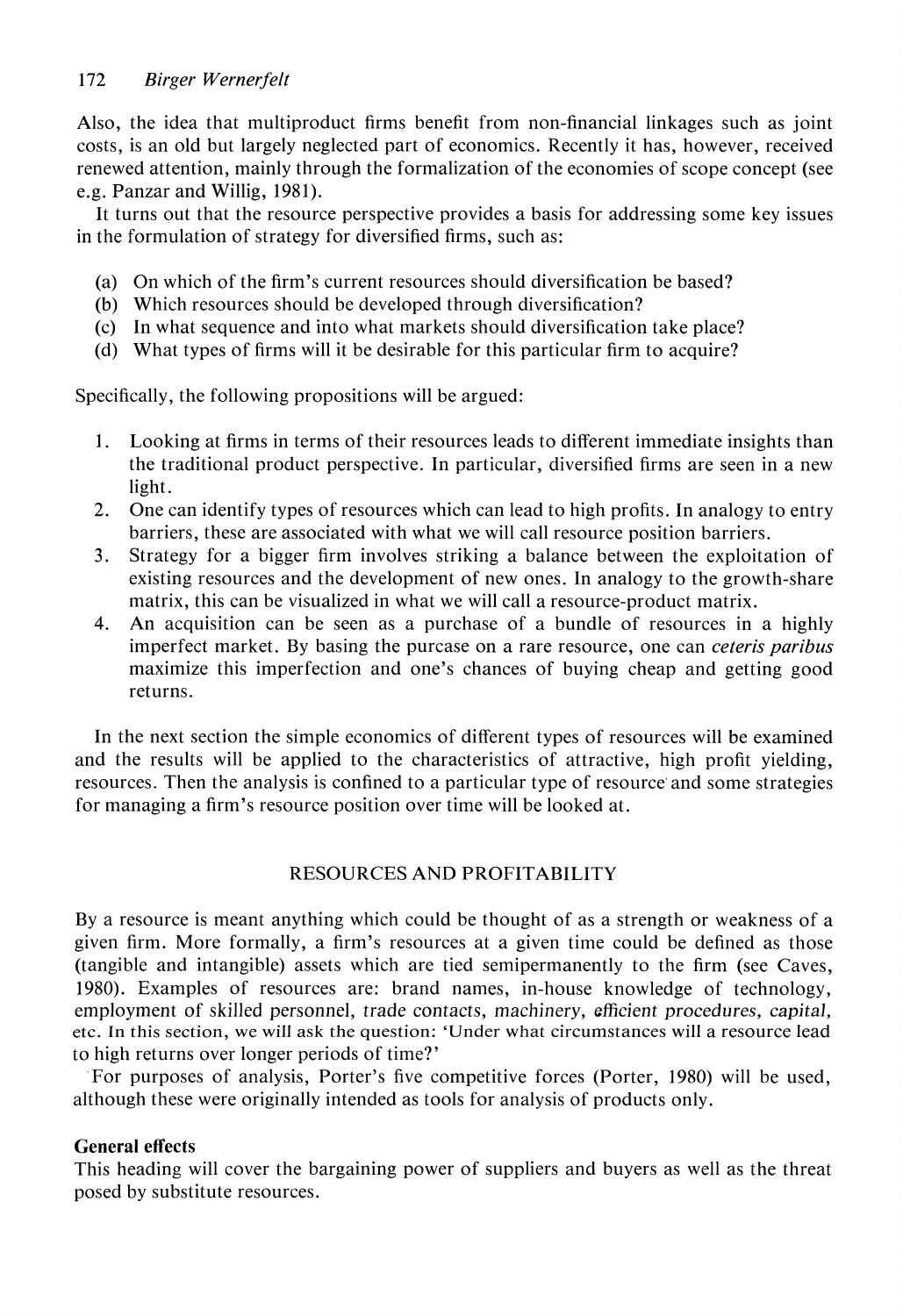If the *production of a resource itself or of one of its critical inputs* is controlled by a monopolistic group, it will, *ceteris paribus*, diminish the returns available to the users of the resource. A patent holder, for example, appropriates part of the profits of his licence holders. On a smaller scale, a good advertising agency will be able to take a share of the image builders' (customers') profit.

An equally bad situation can occur on the output side if the *products resulting from use of the resource can be sold only in monopsonistic markets.* If a subcontractor develops a machine which is fully idiosyncratic to one customer, he will stand to gain less than if the machine has more buyers.

Finally, the *availability of substitute resources* will tend to depress returns to the holders of a given resource. A recent example is provided by the way electronic and hydraulic skills have eroded the payoffs to electrical and mechanical skills.

#### First mover advantages—resource position barriers

In some cases, a holder of a resource is *able to maintain a relative position* vis-a-vis *other holders and third persons, as long as these act rationally.* That is, the fact that someone already has the resource affects the costs and/or revenues of later acquirers adversely. In these situations the holder can be said to enjoy the protection of a resource position barrier. Defined in this way, resource position barriers are thus only partially analogous to entry barriers, since they also contain the mechanisms which make an advantage over another resource holder defensible. (Entry barriers in the traditional market context deal only with the situation between incumbents and potential entrants, not with the situation among the incumbents.) Just like entry barriers, resource position barriers do, however, indicate a potential for high returns, since one competitor will have an advantage.

Note that this (resource-based) concept in some sense supersedes the traditional (productbased) entry barrier concept, but in another sense does not:

- (a) If a firm has entry barriers towards newcomers in market A, which shares the use of a resource with market B, then another firm which is strong in B might have a cost advantage there and enter A in that way.
- (b) If the firm has a resource position barrier in resource  $\alpha$ , which is used in market A, it might still survive the collapse of A if it could use  $\alpha$  somewhere else.

On the other hand, for a resource position barrier to be valuable, it should translate into an entry barrier in at least one market.

So, an *entry barrier without a resource position barrier leaves the firm vulnerable to diversifying entrants, whereas a resource position barrier without an entry barrier leaves the jirm unable to exploit the barrier.* There is thus a nice duality between the two concepts, corresponding to the duality between products and resources.

#### **Attractive resources**

It is possible to identify classes of resources for which resource position barriers can be built up. By their nature, these barriers are often self-reproducing; that is a firm which at a given time, finds itself in some sense ahead of others may use these barriers to cement that lead. It is the properties of the resources and their mode of acquisition which allow this to be done. *What a firm wants is to create a situation where its own resource position directly or indirectly makes it more difficult for others to catch up.* To analyse a resource for a general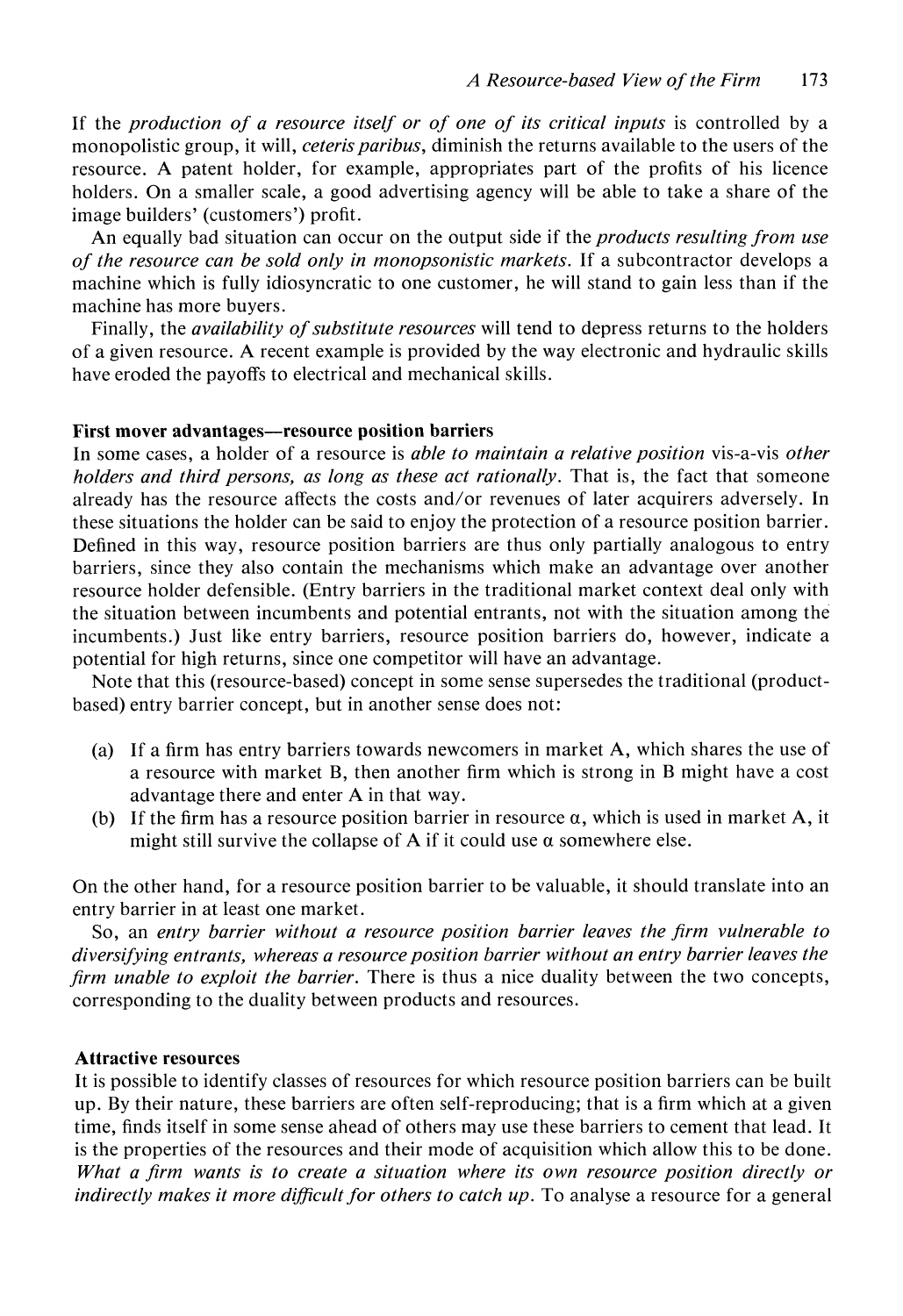potential for high returns, one has to look at the ways in which a firm with a strong position can influence the acquisition costs or the user revenues of a firm with a weaker position.

Let us apply this to a few examples.

#### *Machine capacity*

It is well known that production processes with decreasing returns to scale cannot yield high returns if they can be bought in open markets. On the other hand, economies of scale in the use of resources are the prime example of product entry barriers (Spence, 1979). From the resource perspective, the product entry barrier translates into a resource position barrier, since it will be irrational for entrants to buy the resource necessary to compete in a market where excess capacity would lead to cut-throat competition and low returns. So, in this case, the resource position barrier operates through lower expected revenues for prospective acquirers.

### *Customer loyalty*

In this case the nature of the market for the resource generates the resource position barrier. It is much easier to pioneer a position than to replace someone else who already has it (see Ries and Trout, 1981). Here, later buyers will have to pay higher prices than earlier buyers. Related examples are the first mover advantages in government contacts, access to raw materials, etc.

### *Production experience*

As is well known, if the leader executes the experience curve strategy correctly, then later resource producers have to get their experience in an uphill battle with earlier producers who have lower costs. Ideally, later acquirers should pay more for the experience and expect lower returns from it (Boston Consulting Group, 1972). On the other hand, if experience leaks from the early movers to later movers, the effect is to reduce the costs of the latter, so that we might approach the case of an unpatented idea for which no sustainable first mover advantage exists. This is the case, for example, with many production systems and procedures.

## *Technological leads*

Here again, two counteracting effects are at work. On the one hand, a technological lead will allow the firm higher returns, and thus enable it to keep better people in a more stimulating setting so that the organization can develop and calibrate more advanced ideas than followers. The followers, on the other hand, will often find the reinvention of your ideas easier than you found the original invention. So you need to keep growing your technological capability in order to protect your position. This should, however, be feasible if you use your high current returns to feed R & D. A good analogy is a high tree in a low forest; since it will get more sun, it will grow faster and stay taller.

In general, one should keep in mind that most resources can be used in several products. As a result, a given resource position barrier will often have consequences for several products, each yielding part of the resulting return. A resource such as managerial skills, which could be analysed much like technological leads above, is a good example of this.

The general attractiveness of a resource, understood as its capacity to support a resource position barrier, is only a necessary, not a sufficient, condition for a given firm to be interested in it. If everyone goes for the potentially attractive resources and only a few can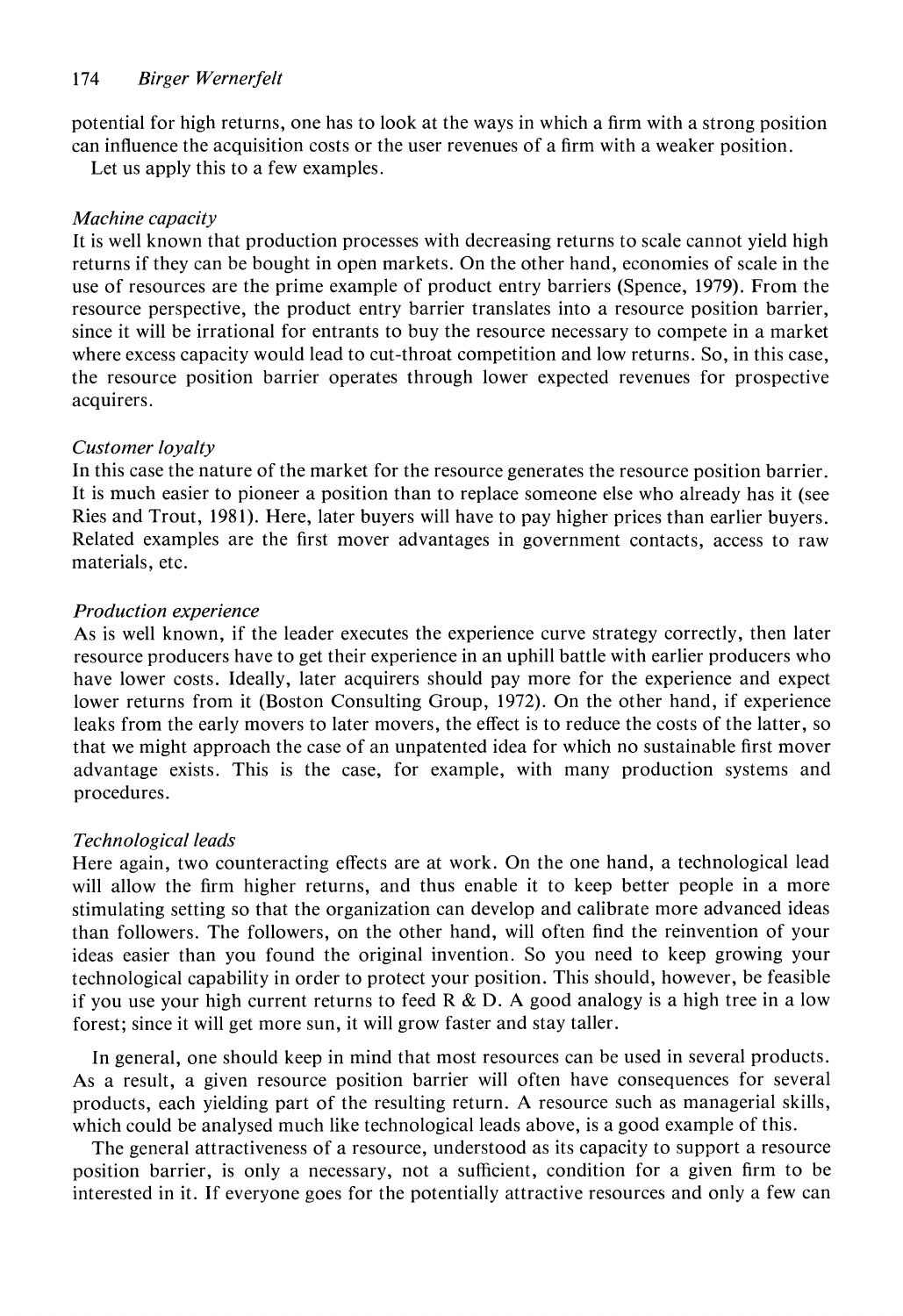'win' in each, firms will lose unless they pick their fights well. So firms need to find those resources which can sustain a resource position barrier, but in which no one currently has one, and where they have a good chance of being among the few who succeed in building one. They have to look at resources which combine well with what they already have and in which they are likely to face only a few competitive acquirers.

#### **Mergers and acquisitions**

Mergers and acquisitions provide an opportunity to trade otherwise non-marketable resources and to buy or sell resources in bundles. Through this vehicle one can, for example, sell an image or buy a combination of technological capabilities and contacts in a given set of markets. As is well known, this is a very imperfect market with few buyers and targets, and yet with a low degree of transparency owing to the heterogeneity of both buyers and targets. A key implication of the latter is that a given target will have different values for different buyers, with particularly big variance among those who can obtain some sort of fit (synergy) between their resources and those of the target.

Because of the extreme difficulties of investigating (often discreetly):

- (a) what resources a given target has
- (b) which of those the firm can effectively take advantage of
- (c) what the cost of doing so will be
- (d) what the firm could pay for them

prospective buyers often limit their search to targets which satisfy certain simple criteria. A resource-based set of acquisition strategies (Salter and Weinhold, 1980) is:

- (i) related supplementary (get more of those resources you already have)
- (ii) related complementary (get resources which combine effectively with those you already have).

Other acquisition strategies are more product-oriented and tend to focus on the firm's ability to enter (and dominate) attractive markets.

Let us here focus on the purchase of resource bundles, taking as given the profitability of using different combinations. In this perspective, one's chance of maximizing market imperfection and perhaps getting a cheap buy would be greatest if one tried to build on one's most unusual resource or resource position. Doing so should make it possible to get into buying situations with relatively little competition, but also with relatively few targets. Although, in theory, it would be best to be thc sole suitable buyer of a lot of identical targets, even a bilateral monopoly situation would be better than a game with several identical buyers and sellers. Especially since the latter situation will most likely lead one into heavier competition in the race to build resource position barriers after the acquisitions have taken place.

## DYNAMIC RESOURCE MANAGEMENT: AN EXAMPLE

In the previous section, several situations in which firms could get high returns from individual resources were examined. In general, a first mover advantage in an attractive resource should yield high returns in the markets where the resource in question is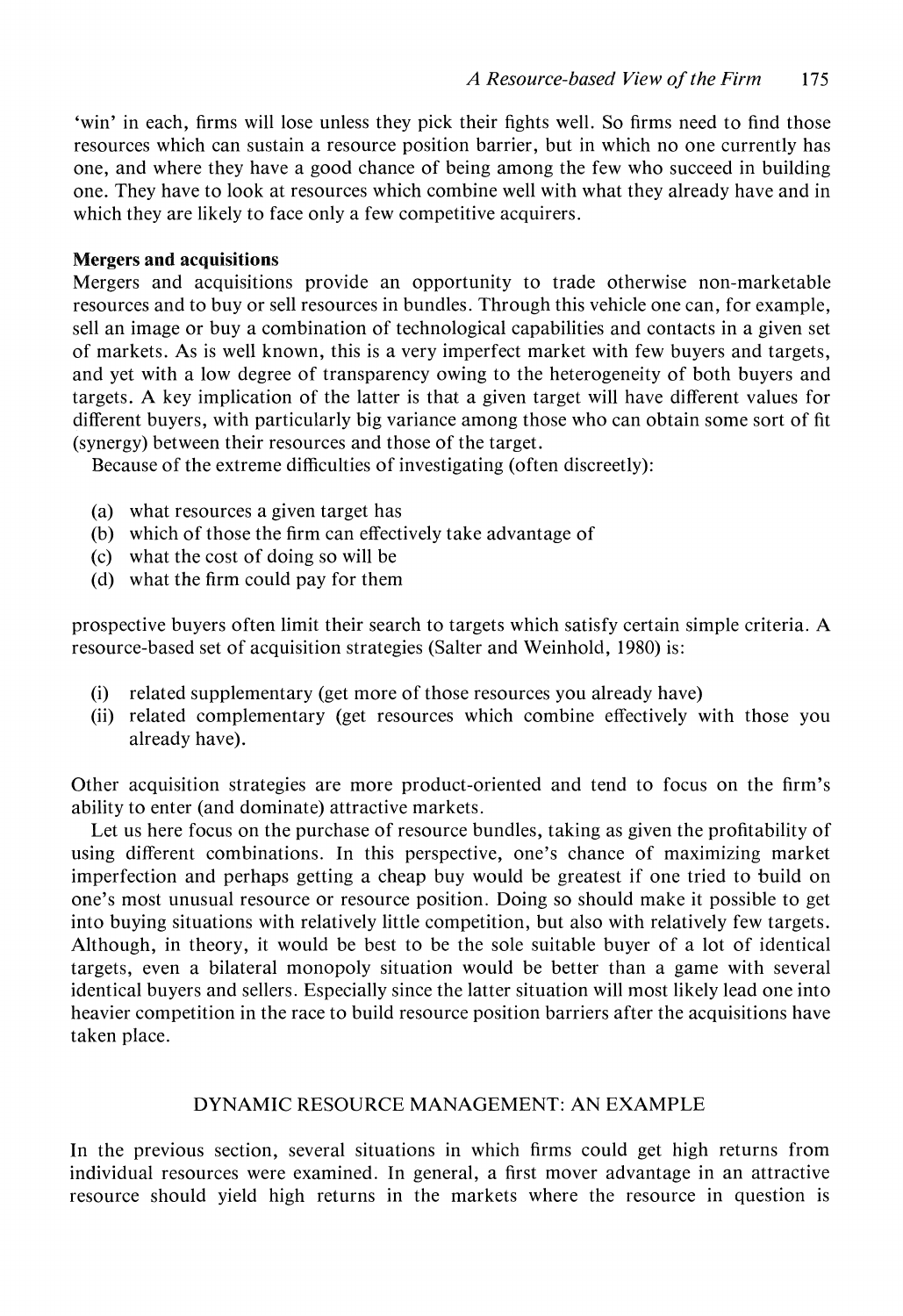| Resource<br>Market | I | п | ш | $\mathbf{\overline{u}}$ | Y |
|--------------------|---|---|---|-------------------------|---|
| А                  | X |   |   |                         | X |
| В                  | X | X |   |                         |   |
| C                  |   | X |   | X                       |   |
| D                  |   |   | X |                         | X |

*Figure* 1. *Resource-product matrix* 

dominating. This theory will now be applied to a particular type of resource, the experience type, produced jointly with products. Finally, some ways in which a firm can grow its pool of such resources, will be investigated.

#### **The resource-product matrix**

The analysis will be conducted through what could be called a resource-product matrix, in which the checked entries indicate the importance of a resource in a product and vice versa (see Figure 1).

This matrix, which is a close cousin of the growth-share matrix, could be made more informative by replacing the checks with one (or two) numbers, indicating the relative importance of resources in products or (and) vice versa. As will be seen, even the simple form above is, however, a very powerful tool. Below it will be used to illustrate several different patterns of resource development.

#### **Sequential entry**

The use of a single resource in several businesses is the diversification pattern most often considered in business policy (Andrews, 1971). A typical example is provided by BIC's (BIC, 1974) use of their mass marketing skills, which proved critical in pens, lighters and razors, but insufficient in pantihose. Attempts to base firms on a single strong technology also fall into this category. Several consulting firms market concepts which exploit this growth pattern (e.g. the 'shared experience' of the Boston Consulting Group and the 'activity analysis' of Braxton Associates).

Although the general idea is to expand your position in a single resource, it is not always optimal to go full force in several markets simultaneously even with experience curve effects. Quite often, it is better to develop the resource in one market and then to enter other markets from a position of strength. An example is BIC, which entered the markets for pens, lighters and razors sequentially. This *sequential entry* strategy (an idea going back to John Stuart Mill, and his writings on infant industry protection), is also often followed by firms when they go international, as illustrated in Figure 2, where the firm develops production skills before going international.

To demonstrate the feasibility of this, we can look at a simple mathematical model. (A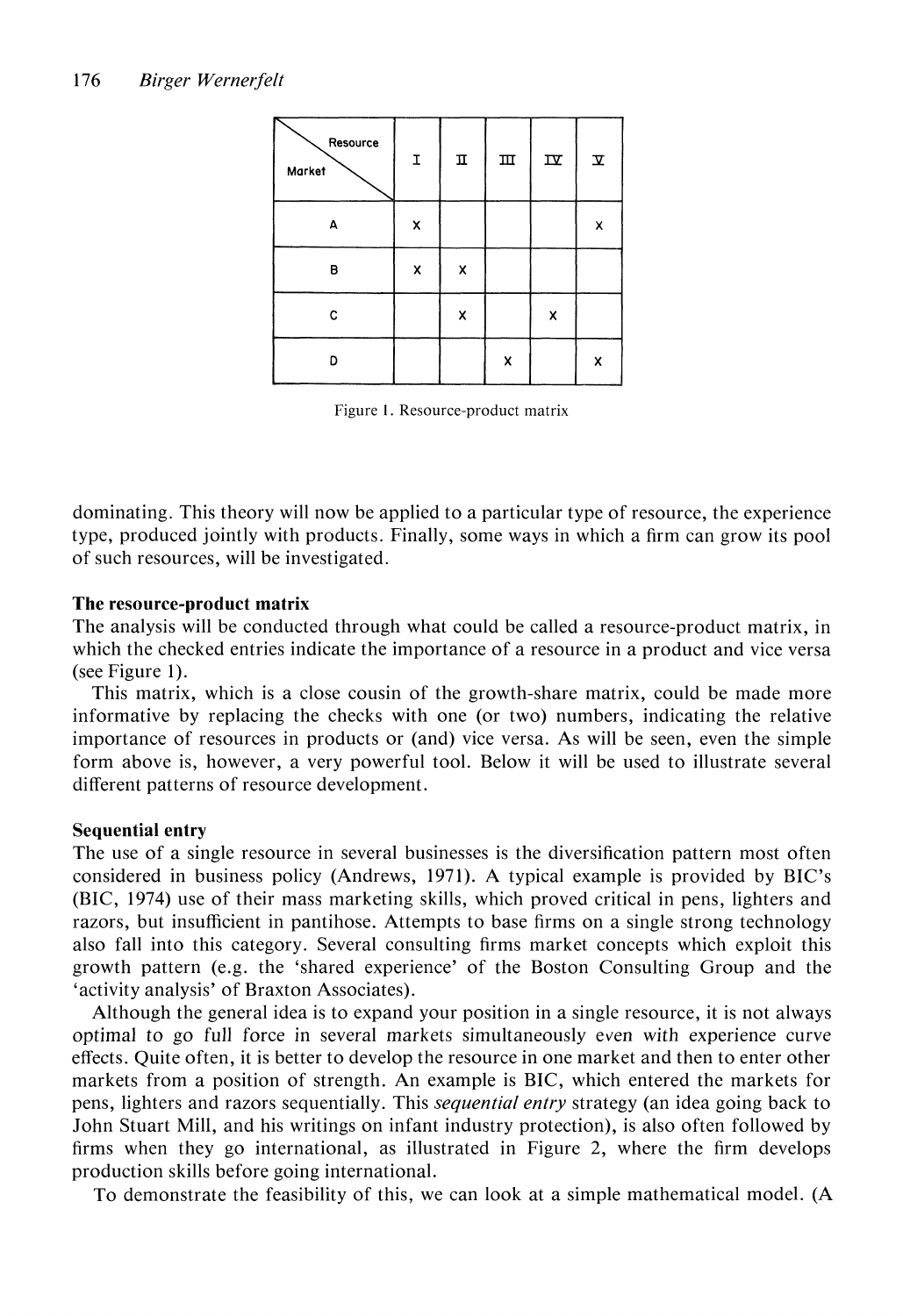| Resource<br>Market | Production<br><b>Skills</b> | International<br>Contacts | ш | $\mathbf \pi$ | Domestic<br>Contacts |
|--------------------|-----------------------------|---------------------------|---|---------------|----------------------|
| Domestic           | X                           |                           |   |               | x                    |
| International      | x                           | x                         |   |               |                      |
| с                  |                             | x                         |   | x             |                      |
| D                  |                             |                           | x |               | x                    |

Figure 2. Sequential entry

more elaborate formalization can be found in Bardhan, 1971.) A firm can operate in two markets, A and B, which are such that it takes  $a_i$  hours to process I to produce a unit of product A, whereas it takes  $b_1$  and  $b_{II}$  hours of processes I and II, respectively, to produce a unit of product B. Assume process II skills to be available in a perfect market, whereas process I skills can be developed via experience curve effects. So, skills in process I are the attractive resource. Finally, look at the firm as having a two-period time horizon and consider the wisdom of developing process I skills in market A before market B is entered.

In the following, all parameters are assumed positive and subscripts A, B, I, 11, 1, 2, refer to the markets, processes, and periods so named.

The demand curves are assumed to be constant over the two periods and linear so that the quantity sold is a linear function of the price charged. This can be written as:

$$
A_i = \theta_A - P_A \phi_A, \quad i = 1, 2
$$
  

$$
B_i = \theta_B - P_B \phi_B, \quad i = 1, 2
$$

where  $\theta_A$  and  $\theta_B$  are the volumes 'sold' at zero price and  $\varphi_A$  and  $\varphi_B$  the decline in volume per unit price increase.

Variable costs are assumed to be zero and fixed costs, C, of selling above zero outputs are in period 1 composed of a constant cost of operating each process. In period 2, process I costs are, however, lowered by  $\eta_A$  and  $\eta_B$  for each hour the process was used in period 1. So we get:

$$
C_{A1} = \gamma_{A1},
$$
 if  $A_1 > 0$   
\n
$$
C_{A2} = \gamma_{A1} - \eta_{A1}(a_1 A_1 + b_1 B_1),
$$
 if  $A_2 > 0$   
\n
$$
C_{B1} = \gamma_{B1} + \gamma_{BII},
$$
 if  $B_1 > 0$   
\n
$$
C_{B2} = \gamma_{B1} - \eta_{B1}(a_1 A_1 + b_1 B_1) + \gamma_{BII},
$$
 if  $B_2 > 0$ 

The simple linear version of the experience curve is chosen for analytical convenience and is in no way crucial to the qualitative results below.

If the firm tries to maximize the total profit over the two periods, the objective is to maximize:

$$
(P_{A1}A_1 - C_{A1}) + (P_{A2}A_2 - C_{A2}) + (P_{B1}B_1 - C_{B1}) + (P_{B2}B_2 - C_{B2})
$$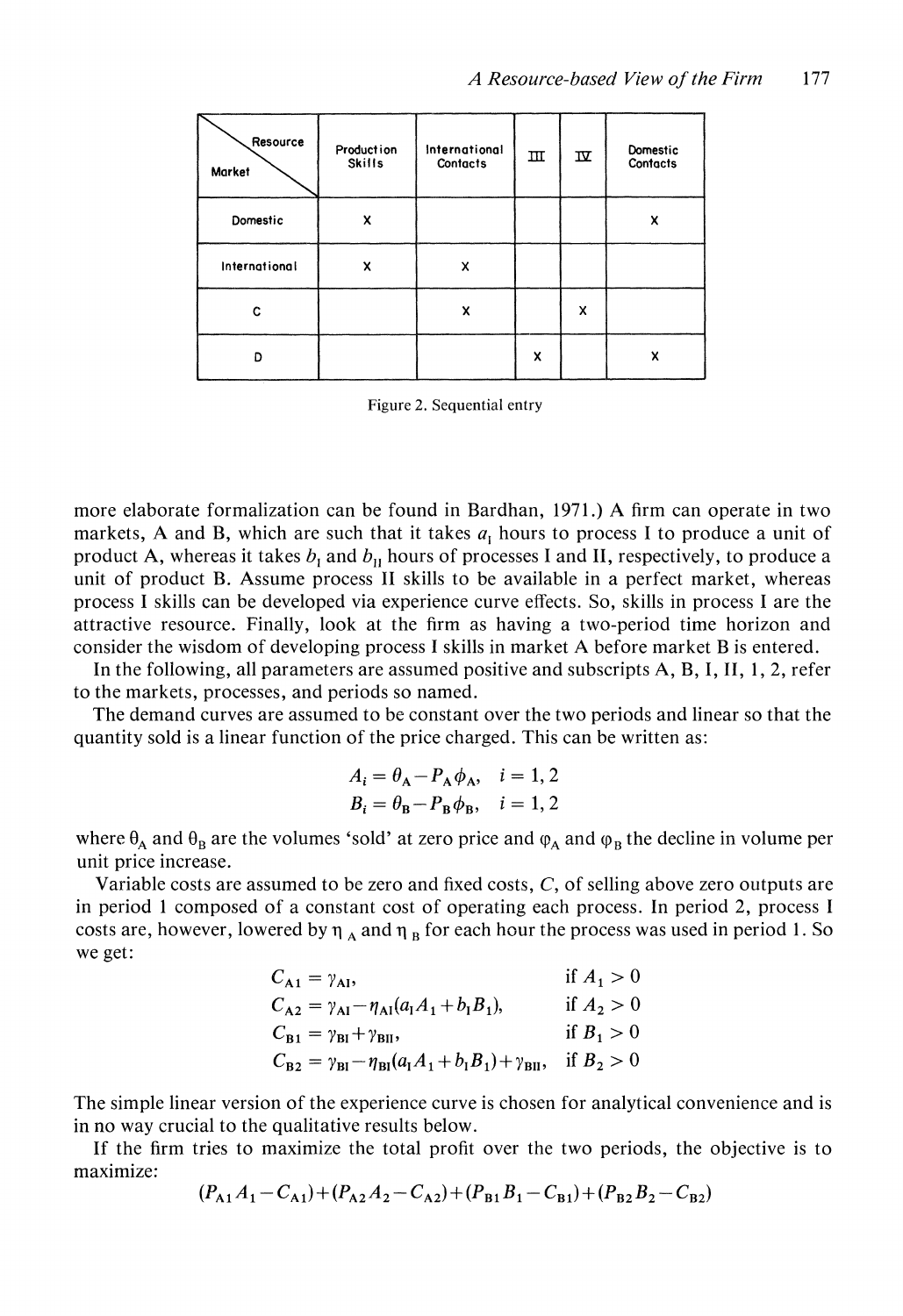By inserting the above equations, differentiating with respect to  $P_{A1}$ ,  $P_{A2}$ ,  $P_{B1}$ ,  $P_{B2}$ , and using the first order conditions, we find that, if all outputs are positive, the optimal levels are

$$
A_1^*(P_{A1}^*) = \frac{1}{2} [\theta_A + \phi_A a_I (\eta_{AI} + \eta_{BI})], \text{ where } \eta_{BI} = 0 \text{ if } B_2 = 0
$$
  
\n
$$
A_2^*(P_{A2}^*) = \frac{1}{2} \theta_A
$$
  
\n
$$
B_1^*(P_{B1}^*) = \frac{1}{2} [\theta_B + \phi_B b_I (\eta_{AI} + \eta_{BI})]
$$
  
\n
$$
B_2^*(P_{B2}^*) = \frac{1}{2} \theta_B.
$$

By inserting  $(A^*, A^*, B^*, B^*)$ ,  $(A^*, A^*, 0, B^*)$  and  $(A^*, A^*, 0, 0)$ in the maximant, one can find the conditions under which it is optimal to enter market B only in the second period. These conditions are:

$$
\theta_{\rm B} b_{\rm I}(\eta_{\rm AI} + \eta_{\rm BI}) + \frac{1}{4} \left[ \theta_{\rm B} \phi_{\rm B}^{-1} - b_{\rm I} (\eta_{\rm AI} + \eta_{\rm BI}) \right]^2 \phi_{\rm B} < \gamma_{\rm BI} + \gamma_{\rm BI} \n< \frac{1}{4} \theta_{\rm B}^2 \phi_{\rm B}^{-1} + \frac{1}{2} \theta_{\rm A} \eta_{\rm BI} a_{\rm I} + \frac{1}{2} \phi_{\rm A} a_{\rm I}^2 \eta_{\rm BI} (\eta_{\rm AI} + \frac{1}{2} \eta_{\rm BI}).
$$

So sequential entry tends to be better when

- (a) market A is big relative to market B  $(\theta_A$  is large,  $\theta_B$  is small)
- (b) product B only uses a little of I  $(b_1$  is small)
- (c) product A uses a lot of I  $(a<sub>1</sub>$  is large).

Although the effect here is generated through an experience curve type of argument, a little reflection will reveal that other instances of resources produced jointly with products can also have the same effect. An example of this is brand loyalty in connection with economies of scale in process I, which will mean that a big  $A_1$  guarantees sales and thus low costs of process I in period 2.

#### **Exploit and develop**

If you push the example from Figure 2 a little further, you could look at the fifth resource, 'domestic contacts', as supporting the buildup of the first, 'production skills' through joint cost effects. This could in turn be used to support the acquisition of "international contacts" etc. (see Figure 3).

The close analogy to the product portfolio theory (Henderson, 1979), where strong products in a firm's growth-share matrix supply weak ones with cash, again underscores the duality between the product and the resource perspectives on the firm. Since one often would expect businesses to be related in more ways than financially, the joint cost subsidy from resource relation may be a more potent tool than product to product cash subsidy. Looking at diversified firms as portfolios of resources rather than portfolios of products gives a different and perhaps richer perspective on their growth prospects. Again, optimal management of a resource portfolio is in theory the same as optimal management of a product portfolio, but the two frameworks may highlight different growth avenues.

In the framework above, the optimal growth of the firm involves a balance between exploitation of existing resources and development of new ones (Penrose, 1959; Rubin, 1973; Wernerfelt, 1977). Even in an uncertain setting, this does not necessarily make versatile (multibusiness) resources more attractive than more specialized resources. The reason for this is that although versatile resources give more options, one would expect more and bigger competition in them.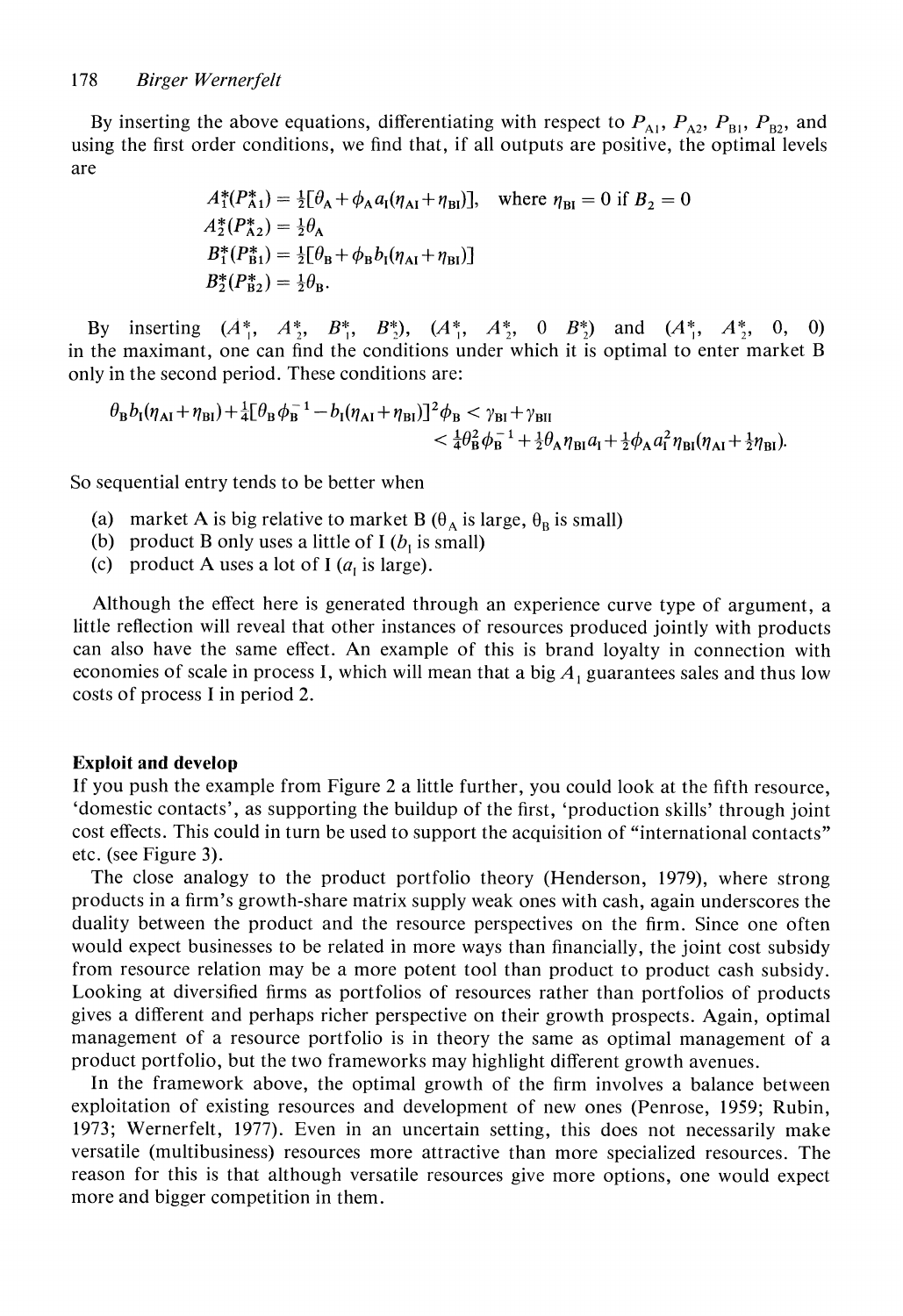| Resource<br>Market | Production<br><b>Skills</b> | International<br><b>Contacts</b> | ш | Project<br>Management | Domestic<br>Contacts |
|--------------------|-----------------------------|----------------------------------|---|-----------------------|----------------------|
| Domestic           | x≪                          |                                  |   |                       | ۰x                   |
| International      |                             | ►X                               |   |                       |                      |
| Turn Key           |                             | x-                               |   | Ж×                    |                      |
| D                  |                             |                                  | x |                       | x                    |

Figure **3.** Exploit and develop

#### **Stepping stones**

In the management of a resource portfolio, candidates for product or resource diversification must be evaluated in terms of their short-term balance effects (as in the product portfolio) and also in terms of their long-term capacity to function as *stepping stones* to further expansion. This ingenious strategy was attributed to the Japanese by *Business* Week (1981). Briefly, the idea is, that to enter the computer industry, it is necessary to first develop related skills in chips, an industry into which the Japanese could enter more easily, since they already possessed some of the required skills. Figure 4 illustrates this pattern.

#### **CONCLUSION**

This paper has attempted to look at firms in terms of their resources rather than in terms of their products. It was conjectured that this perspective would throw a different light on strategic options, especially those open to diversified firms.

Resource position barriers were defined as partially analogous to cntry barriers. On the basis of this definition, one can sketch a picture of firms as trying to develop such barriers,

| Resource<br>Market | <b>Mass</b><br>Assembly | Consumer<br>Marketing | ш | ᄑ | Electronics<br>Technology |
|--------------------|-------------------------|-----------------------|---|---|---------------------------|
| Chips              | x                       |                       |   |   | x                         |
| <b>Stereosets</b>  | X                       | X                     |   |   |                           |
| c                  |                         | x                     |   | X |                           |
| Computers          |                         |                       | X |   | x                         |

Figure 4. Stepping stone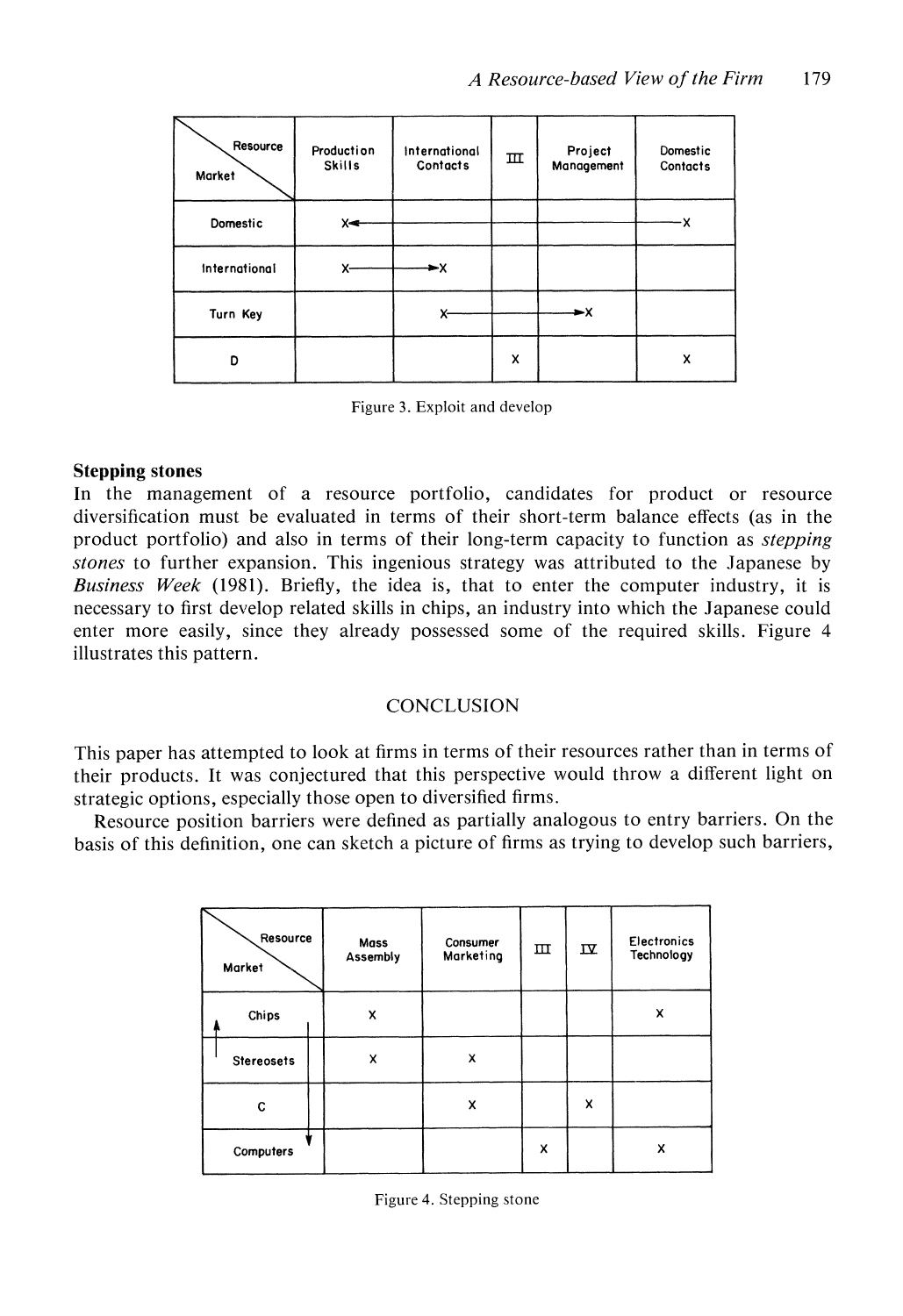perhaps through products in which already strong resources support less strong ones. This mechanism is again exploited in the resource-product matrix, which is somewhat analogous to the growth-share matrix and allows us to consider different growth paths. It should be kept in mind that the theory in the last section considered only resources of the type which are produced jointly with products. Growth strategies for other types of resources have yet to be developed. The only general statement made about growth strategy is that in some sense it involves striking a balance between the exploitation of existing resources and the development of new ones.

The paper is meant only as a first cut at a huge can of worms. Apart from the obvious need to look at growth strategies for other types of resources, much more research needs to be done on the implementability of the strategies suggested. Nothing is known, for example, about the practical difficulties involved in identifying resources (products are easy to identify), nor about to what extent one in practice can combine capabilities across operating divisions, or about how one can set up a structure and systems which can help a firm execute these strategies.

The new focus on technology in strategy, the increasing tendency for firms to define themselves in terms of technologies, and the setting up of cross-divisional strategic organizations (Texas Instruments, 1971), technology groups, and arenas (General Electric, 1981) seem to indicate that objectives like the above are strived for, although perhaps implicitly, in several firms.

#### ACKNOWLEDGEMENTS

This paper benefitted from comments by George Bittlingmayer, Cynthia Montgomery and two anonymous referees.

#### REFERENCES

Andrews, K. *The Concept of Corporate Strafegy,* Dow Jones-Irwin, Homewood, Ill., 1971.

Bardhan, P. K. 'On optimum subsidy to a learning industry: an aspect of the theory of infantindustry protection', *International Economic Review, 12,* 1971, pp. 54-70.

BIC Pen Corporation (A). *Intercollegiate Case Clearing House,* 1-374-305, 1974.

Boston Consulting Group. *Perspectives on Experience,* Boston Consulting Group, Boston, 1972. Business Week, 14 December 1981.

Caves, R. E. 'Industrial organization, corporate strategy and structure', *Journal of Economic Literature,* **58,** 1980, pp. 64-92.

*General Electric—Strategic Position.* Intercollegiate Case Clearing House, 1-381-174, 1981.

Henderson, B. D. *Henderson on Corporate Strafegy,* Abt Books, Cambridge, Mass., 1979.

Panzar, J. C. and R. D. Willig. 'Economies of scope', *American Economic Review*, 71 (2), 1981, pp. 268-272.

Penrose, E. G. *The Theory of the Growth of the Firm*, Wiley, New York, 1959.

Porter, M. E. Competitive Strategy, Free Press, New York, 1980.

Ries, A. and J. Trout. *Positioning: The Battle for YourMind,* McGraw-Hill, New York, 1981.

Rubin, P. H. 'The expansion of firms', *Journal of Political Economy,* 81, 1973, pp. 936-949.

Salter, M. and W. Weinhold. *Diversification by Acquisition*, Free Press, New York, 1980.

Spence, A. M. 'Investment strategy and growth in a new market', *Bell Journal of Economics,* **10,**  1979, pp. 1-19.

Texas Instruments-Management Systems. *Intercollegiate Case Clearing House,* 9-172-054, 1971.

Wernerfelt, B. 'An information based theory of microeconomics and its consequences for corporate strategy', Unpublished Dissertation, Harvard University, Graduate School of Business Administration, 1977.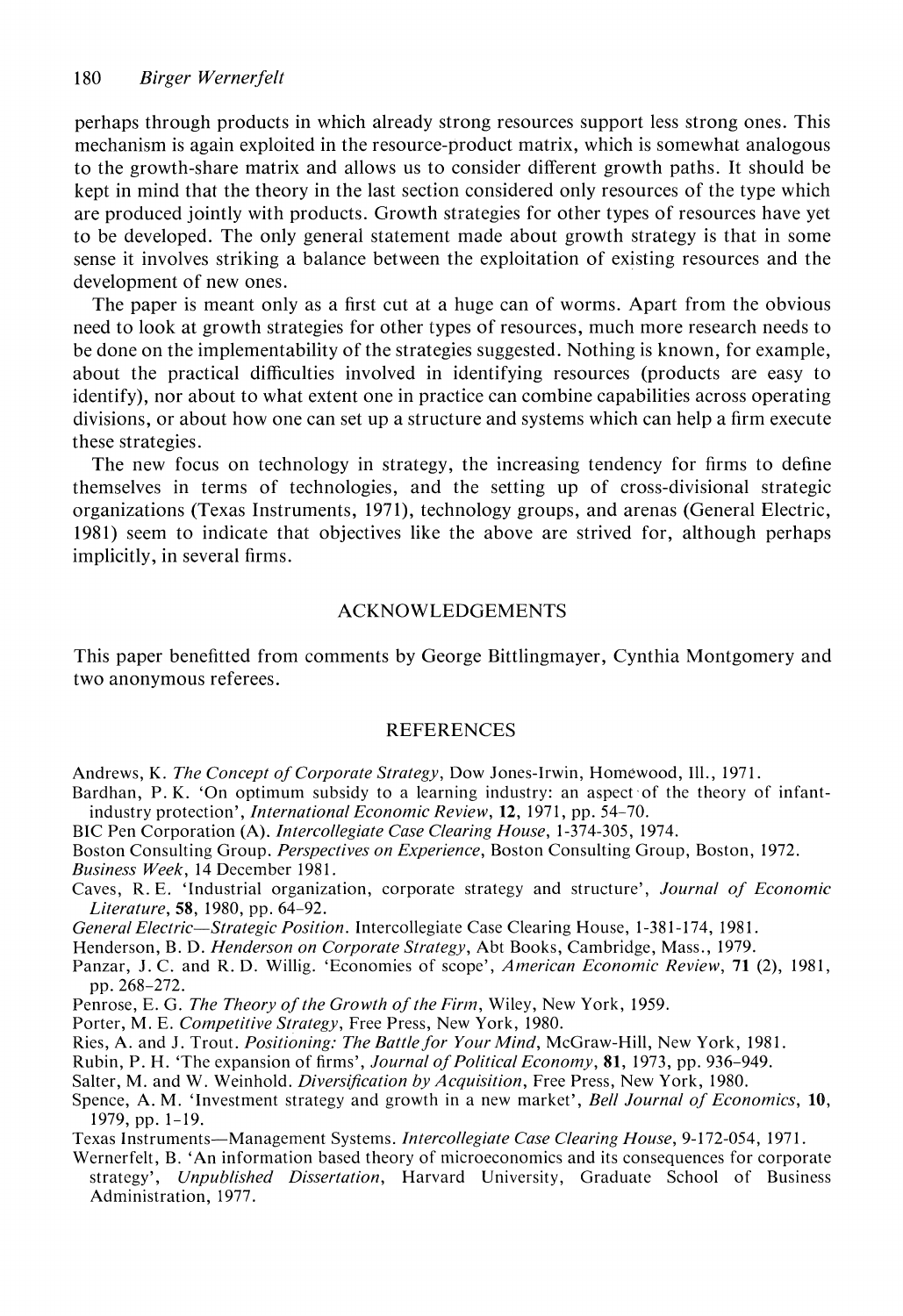http://www.jstor.org

# **LINKED CITATIONS**

*- Page 1 of 2 -*



*You have printed the following article:*

**A Resource-Based View of the Firm** Birger Wernerfelt *Strategic Management Journal*, Vol. 5, No. 2. (Apr. - Jun., 1984), pp. 171-180. Stable URL: [http://links.jstor.org/sici?sici=0143-2095%28198404%2F06%295%3A2%3C171%3AARVOTF%3E2.0.CO%3B2-L](http://links.jstor.org/sici?sici=0143-2095%28198404%2F06%295%3A2%3C171%3AARVOTF%3E2.0.CO%3B2-L&origin=JSTOR-pdf)

*This article references the following linked citations. If you are trying to access articles from an off-campus location, you may be required to first logon via your library web site to access JSTOR. Please visit your library's website or contact a librarian to learn about options for remote access to JSTOR.*

# **References**

## **On Optimum Subsidy to a Learning Industry: An Aspect of the Theory of Infant-Industry Protection**

Pranab K. Bardhan *International Economic Review*, Vol. 12, No. 1. (Feb., 1971), pp. 54-70. Stable URL: [http://links.jstor.org/sici?sici=0020-6598%28197102%2912%3A1%3C54%3AOOSTAL%3E2.0.CO%3B2-P](http://links.jstor.org/sici?sici=0020-6598%28197102%2912%3A1%3C54%3AOOSTAL%3E2.0.CO%3B2-P&origin=JSTOR-pdf)

# **Industrial Organization, Corporate Strategy and Structure**

Richard E. Caves *Journal of Economic Literature*, Vol. 18, No. 1. (Mar., 1980), pp. 64-92. Stable URL: [http://links.jstor.org/sici?sici=0022-0515%28198003%2918%3A1%3C64%3AIOCSAS%3E2.0.CO%3B2-Q](http://links.jstor.org/sici?sici=0022-0515%28198003%2918%3A1%3C64%3AIOCSAS%3E2.0.CO%3B2-Q&origin=JSTOR-pdf)

# **Economies of Scope**

John C. Panzar; Robert D. Willig *The American Economic Review*, Vol. 71, No. 2, Papers and Proceedings of the Ninety-Third Annual Meeting of the American Economic Association. (May, 1981), pp. 268-272. Stable URL:

[http://links.jstor.org/sici?sici=0002-8282%28198105%2971%3A2%3C268%3AEOS%3E2.0.CO%3B2-A](http://links.jstor.org/sici?sici=0002-8282%28198105%2971%3A2%3C268%3AEOS%3E2.0.CO%3B2-A&origin=JSTOR-pdf)